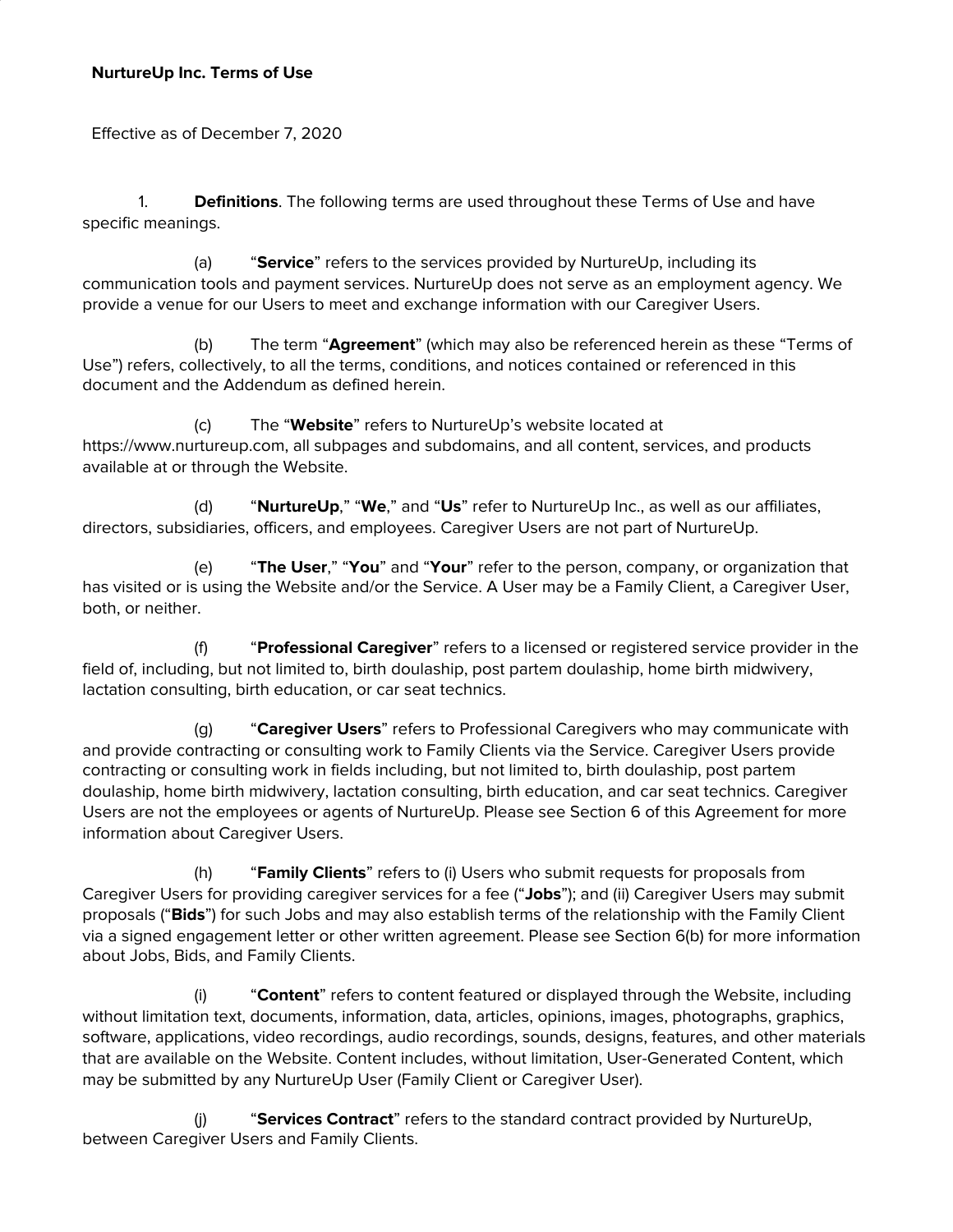## 2. **About the NurtureUp Service**.

(a) The NurtureUp Service. The NurtureUp Service is a platform for collaboration and communication between Professional Caregivers and those seeking assistance from Professional Caregivers. The NurtureUp Service provides access to NurtureUp's virtual community of Caregiver Users, easy collaboration through NurtureUp's communication management tools, and simple, secure payment tools.

(b) NurtureUp Is Not A Caregiver Agency. NurtureUp does not offer Professional Caregiver services. NurtureUp does not offer any medical advice, recommendations, clinical services or counseling. Caregiver Users are not the employees or agents of NurtureUp. NurtureUp is not involved in agreements between Users or in the care provided to Users. At no point may NurtureUp be held liable for the actions or omissions of any Caregiver User performing consulting services for you.

(c) NurtureUp Is Not a Professional Caregiver Referral Service or Employment Agency. NurtureUp is not a Professional Caregiver referral service or employment agency. NurtureUp does not select or endorse any individual Caregiver User to service a Family Client. While NurtureUp uses commercially reasonable efforts to confirm that registered Caregiver Users are registered and licensed by the applicable governing authorities, we do not make any warranty, guarantee, or representation as to the professional ability, competence, quality, or qualifications of any Caregiver User. NurtureUp does not warrant or guarantee that Caregiver Users are covered by professional liability insurance. NurtureUp encourages Family Clients to research any Caregiver User before accepting professional services.

(d) NurtureUp Does Not Vouch for Any of Its Users. NurtureUp simply provides a platform on which those seeking the assistance of Professional Caregivers may communicate and transact with Professional Caregivers. NurtureUp does not endorse any of its Caregiver Users and does not sanction statements that Caregiver Users make on the platform. NurtureUp makes no representation concerning the qualifications of non-Professional Caregiver service providers. While NurtureUp screens each Caregiver User using a third-party background check service, as indicated under Section 6(d)(i) of this Agreement, NurtureUp makes no representation concerning the results of such background checks.

(e) NurtureUp Does Not Guarantee Results. From time to time, Users may submit reviews of Caregiver Users; these reviews do not constitute a guarantee, warranty, or prediction regarding the outcome of any future engagement with such Caregiver User. NurtureUp will have no responsibility or liability of any kind for any User-Generated Content or professional advice you encounter on or through the Website, and any use or reliance on User-Generated Content or professional advice is solely at your own risk.

(f) Use of NurtureUp Does Not Create a Legal or Contractual Relationship with NurtureUp. NurtureUp does not offer Professional Caregiver advice or services. Any use of the NurtureUp Service is not intended to, and does not, create a legal or contractual relationship between Users. Any legal or contractual relationship between Users must be in writing and between Caregiver Users and Family Clients and as further described in Section 6. Any communication via NurtureUp may not be held confidential. NurtureUp is not liable for the actions or omissions of any Caregiver User performing consulting services for you.

3. **User Responsibilities**. You, and you alone, are responsible for your account and anything that happens while you are signed in to or using your account. Your security is your responsibility.

(a) User Account Security. If you sign up for the Service, you will create a personalized account which includes a unique username and a password to access the Service and to receive messages from NurtureUp. You are responsible for maintaining the security of your account, and you are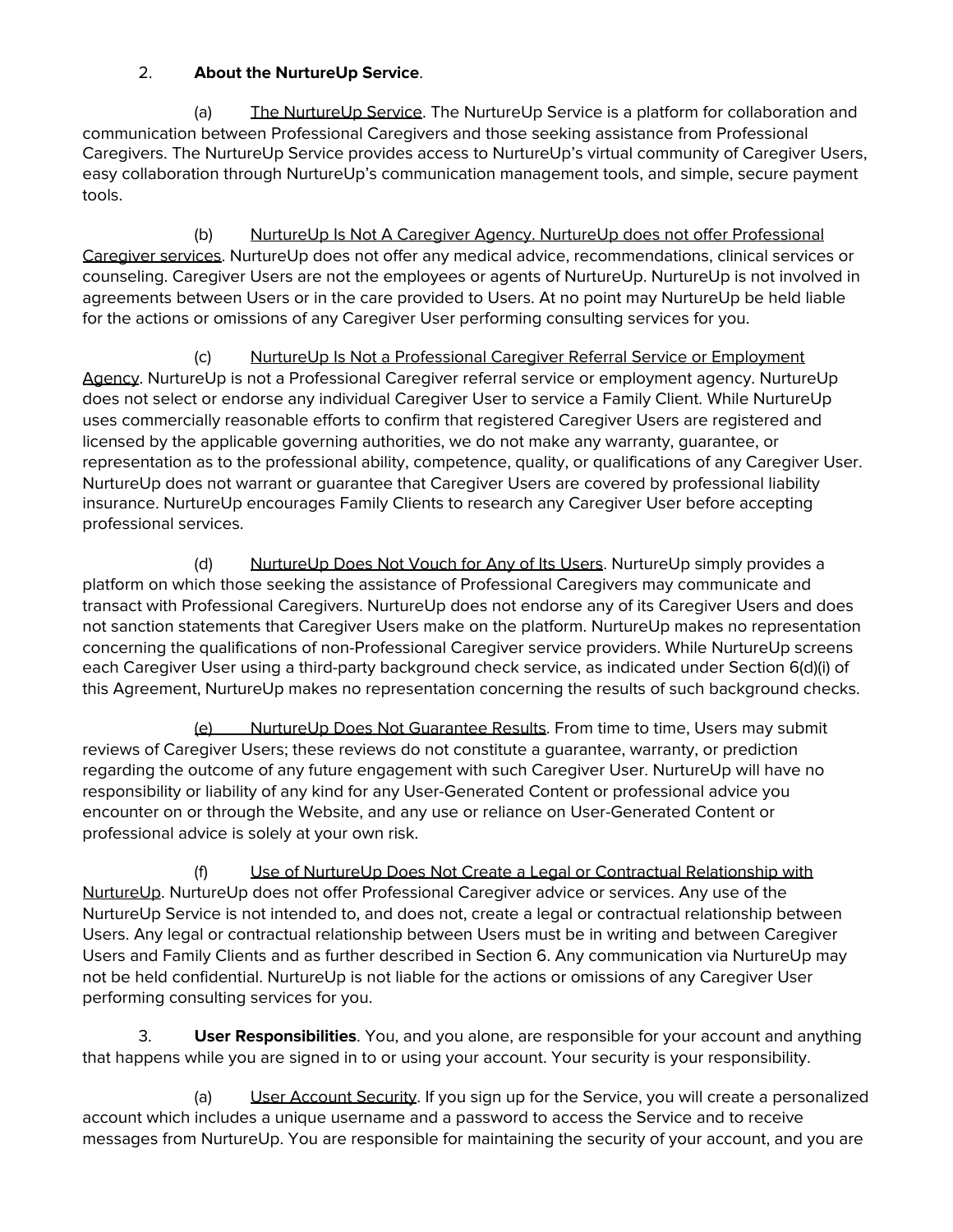fully responsible for all activities that occur under the account and any other actions taken in connection with the account. You agree to notify NurtureUp immediately of any unauthorized use of account, or any other breaches of security. We will not be responsible for any liabilities, losses, or damages arising out of the unauthorized use of your computer, mobile device, or other computing device and/or account.

(b) Relationship with Caregiver Users. Because we cannot guarantee the fitness of any of our Caregiver Users for your specific needs, we encourage Family Clients to research any Caregiver User before accepting professional services. Family Clients will also receive a Services Agreement specifying the terms, scope, limitations, and conditions of the representation.

(c) No Reliance on User-Generated Content. User-Generated Content posted on the Website is provided for informational purposes only, with no assurance that the User-Generated Content is true, correct, or accurate. User-Generated Content is not a substitute for Professional Caregiver advice or services or a solicitation to offer Professional Caregiver advice or services regarding specific facts. You should not delay or forego professional services based on User-Generated Content. Delay in seeking such Professional Caregiver advice or services could result in waiver of any claims you may have, depending on the applicable statute(s) of limitation. User-Generated Content is not regulated by any state or national professional association.

(d) Compliance with Laws. You represent and warrant that: (i) you have the authority to, and are of legal age in your jurisdiction to, bind yourself to this Agreement; (ii) your use of the Service will be solely for purposes that are permitted by this Agreement; (iii) your use of the Service will not infringe or misappropriate the intellectual property rights of any third party; and (iv) your use of the Service will comply with all local, state and federal laws, rules, and regulations, and with all other NurtureUp policies.

4. **Use and Conduct Restrictions**. You are allowed to use the service as long as you follow a few basic rules. The following Use Restrictions and Conduct Restrictions are the basic rules we expect users to follow while using the Service. We are not responsible for the content our users post, and we have the right to close accounts if we need to.

(a) Prohibited Content. You agree that you will not under any circumstances transmit any Content (including software, text, images, or other information) that

(i) is unlawful or promotes unlawful activity;

(ii) defames, harasses, abuses, threatens, or incites violence towards any individual or group;

(iii) is pornographic, discriminatory, or otherwise victimizes or intimidates an individual or group on the basis of religion, gender, sexual orientation, race, ethnicity, age, or disability;

(iv) is spam, is machine- or randomly-generated, constitutes unauthorized or unsolicited advertising, chain letters, any other form of unauthorized solicitation, or any form of lottery or gambling;

(v) contains or installs any viruses, worms, malware, Trojan horses, or other content that is designed or intended to disrupt, damage, or limit the functioning of any software, hardware, or telecommunications equipment or to damage or obtain unauthorized access to any data or other information of any third party;

(vi) infringes on any proprietary right of any party, including patent, trademark, trade secret, copyright, right of publicity, or other rights;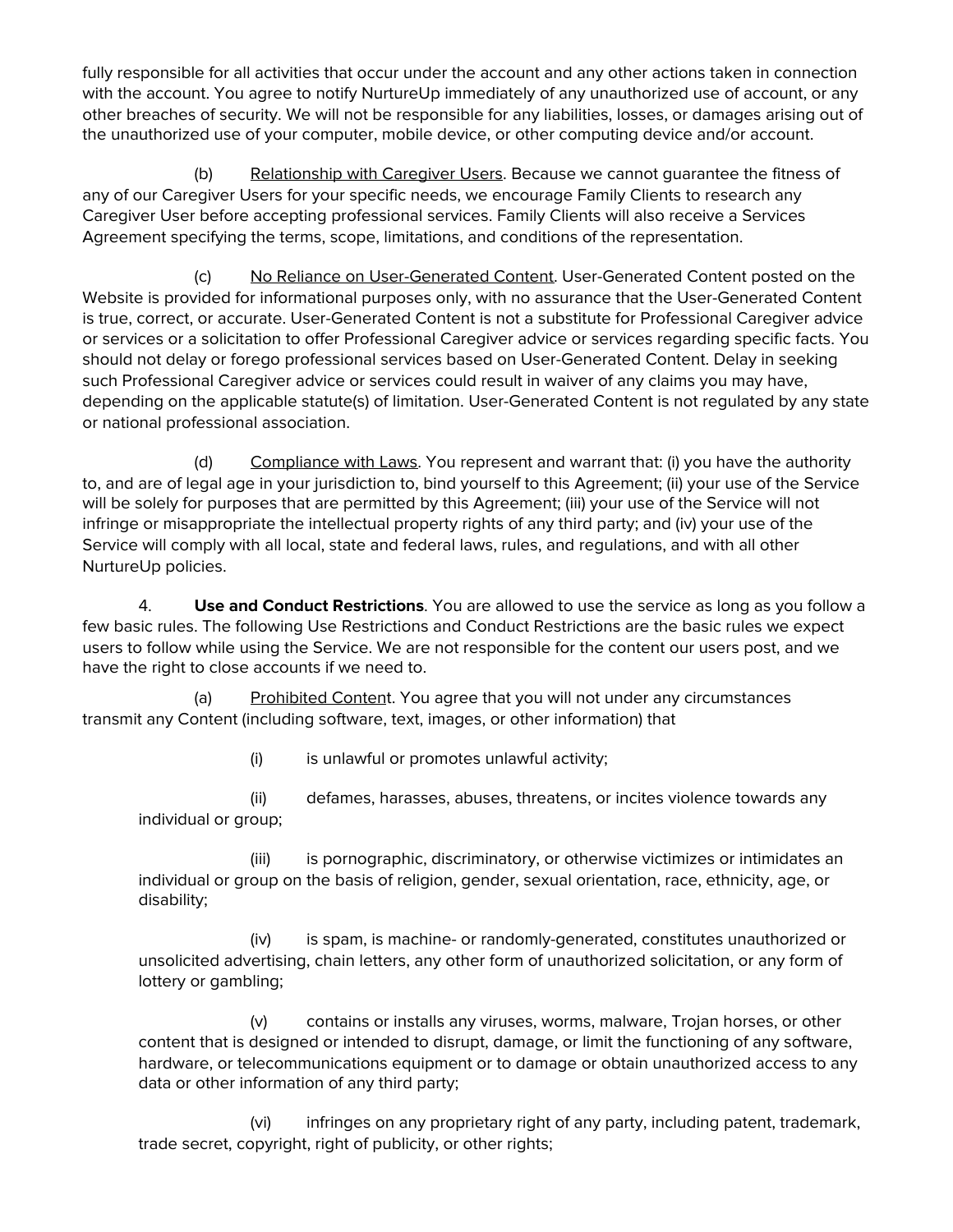(vii) impersonates any person or entity, including any of our employees or representatives; or

(viii) violates the privacy of any third party.

(b) Users Must Be Over Age 18. You represent that you are over the age of 18. NurtureUp does not target our Content to children or teenagers under 18, and we do not permit any Users under 18 on our Service. If we learn of any User under the age of 18, we will terminate that User's account immediately.

(c) No Liability for User Interactions; NurtureUp May Monitor Interactions. Any liability, loss or damage that occurs as a result of any User interactions, including, without limitation, Job Postings, that you input or receive through your use of the Service is solely your responsibility. At our discretion, we, or technology we employ, may monitor and/or record your general interactions with the Service, though not the specifics of your interactions with other Users.

(d) Right to Terminate Accounts. We have the right (though not the obligation) to, in our sole discretion, determine whether or not any User conduct is appropriate and complies with these Terms of Use, or terminate or deny access to and use of the Service to any User for any reason, with or without prior notice.

5. **User-Generated Content**. You own your content, but you allow us certain rights to it, so that we can display and share the content you post. We have the right to remove content if we need to.

(a) Responsibility for User-Generated Content. You may create content, written or otherwise, while using the Service ("**User-Generated Content**"). You are solely responsible for the content of, and any harm resulting from, any User- Generated Content that you post, upload, link to or otherwise make available via the Service, regardless of the form of that content. Any liability, loss or damage that occurs as a result of the use of any User-Generated Content that you make available or access through your use of the Service is solely your responsibility. We are not responsible for any public display or misuse of your User-Generated Content.

(b) Right to Post. You represent and warrant that you have the right to post all User-Generated Content you submit. Specifically, you warrant that you have fully complied with any third-party licenses relating to User-Generated Content, and have taken all steps necessary to pass through to end users any required terms.

(c) NurtureUp May Modify or Remove Content. We have the right (though not the obligation) to, in our sole discretion, determine whether or not any User- Generated Content appropriate and complies with these Terms of Use, or refuse or remove any User-Generated Content that, in our reasonable opinion, violates any NurtureUp policy or is in any way harmful, inappropriate, or objectionable. NurtureUp further reserves the right to make formatting and edits and change the manner any User-Generated Content is displayed on the Website.

(d) Ownership of User-Generated Content. Except for Content that originates from NurtureUp, we do not claim ownership of any Content that is transmitted, stored, or processed in your account. You retain all ownership of, control of, and responsibility for User-Generated Content you post. You may control access to your User-Generated Content through settings in your user account.

(e) License Grant. Solely to allow NurtureUp to use Content you upload to the Service reasonably without violating any rights you have in it, you grant us the following rights: by posting any Content via the Website, you expressly grant NurtureUp and our successors a worldwide, sublicensable, fully-paid and royalty-free, and non-exclusive license to use, reproduce, display, modify, adapt, distribute, and perform the Content in connection with NurtureUp's business purpose. This license does not grant NurtureUp the right to sell User- Generated Content or otherwise distribute it outside of our Website. This license will terminate at the time when the Content is removed from the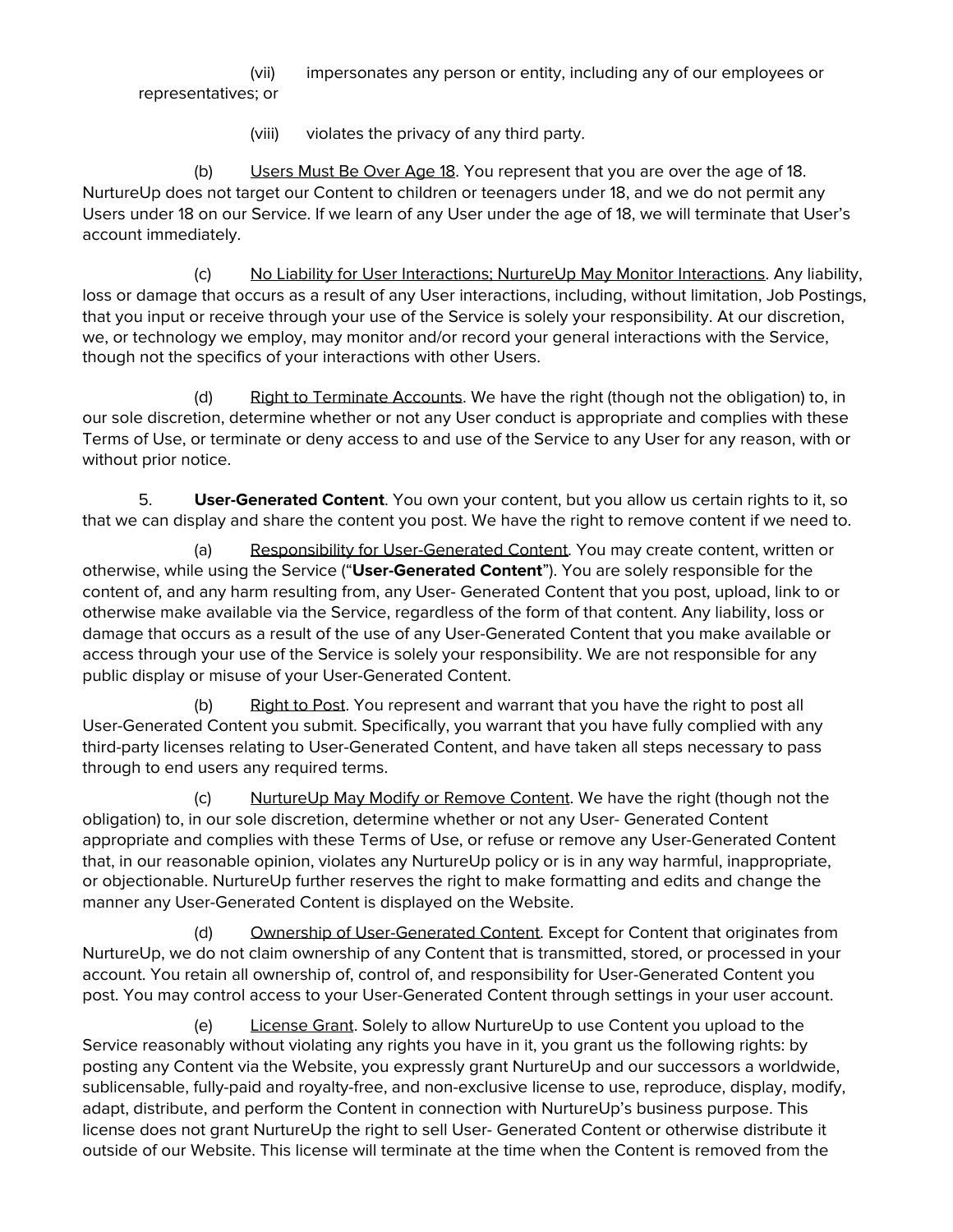Website.

## 6. **Caregiver Users**.

(a) No Legal or Contractual Relationship through Website Use. Caregiver Users are independent Professional Caregivers who offer to perform consulting services for prospective Family Clients. They are not employees of NurtureUp. Use of the NurtureUp Website may not form a legal or contractual relationship with Caregiver Users. Information posted or made available on or through the Website, including, without limitation, information in NurtureUp's guides and documents, information posted publicly on the Website; or information sent in an unsolicited message to a User is not intended as professional advice, is not confidential, and does not create a legal or contractual relationship. It is considered User-Generated Content.

(b) Legal or Contractual Relationship through Service Use. A legal or contractual relationship may be formed through the use of the Service between Users and Caregiver Users only. Family Clients may post Jobs through the Service. Caregiver Users may submit Bids and negotiate details of these Jobs prior to acceptance. Upon acceptance, the scope of a Caregiver User's representation is strictly limited to the matter agreed upon in the Bid unless Family Client and Caregiver User subsequently formalize their arrangement via a signed Services Contract or other written agreement, in which case the most recent written agreement would take precedence over a previously accepted proposal. A Bid is not a substitute for an in-person or telephone consultation with Professional Caregiver about your specific needs, and you should not rely upon information contained in a Bid as professional advice. NurtureUp takes every reasonable effort to ensure the privacy of Bids and other personal messages on our Service, but it cannot guarantee confidentiality. Communications requiring confidentiality should take place outside the NurtureUp Service, such as via telephone.

(c) User Responsibilities. Caregiver Users are solely responsible for ensuring that any information, solicitations, or advertisements they post or place on the Website, including without limitation User-Generated Content, and any communications they may have with prospective clients through the Website or the Service, fully comply with all applicable laws and rules of professional conduct, including those concerning the unauthorized practice of law and those regulating the form, manner or content of communications with clients, advertising, or other matters.

(d) Caregiver User Registration and Maintenance.

(i) To become eligible to respond to Jobs, each prospective Caregiver User must first become a "**Verified User**" by (A) providing proof of valid professional license, certificate aand/or registration in good standing with the applicable governing body in an email to hello@nurtureup.com, (B) providing proof of professional insurance (if applicable) to NurtureUp in an email to hello@nurtureup.com, and (C) paying the applicable fee to a third-party provider (arranged by NurtureUp) to conduct a background check.

(ii) Each Caregiver User must maintain the documents referenced in subsections 6(d)(i)(a) and 6(d)(i)(b) above by emailing annual proof of good standing for each document to info@nurtureup.com.

(e) Payment of Caregiver Users. Certain specific terms govern Caregiver Users and payment.

(i) NurtureUp Is Not A Party to Contracts. Family Clients may engage with Caregiver Users through posting and acceptance of Jobs via form Services Contracts provided as part of the Service. Such Services Contracts are solely between the Family Client and the Caregiver User. NurtureUp will not be a party to any contracts for Jobs submitted through our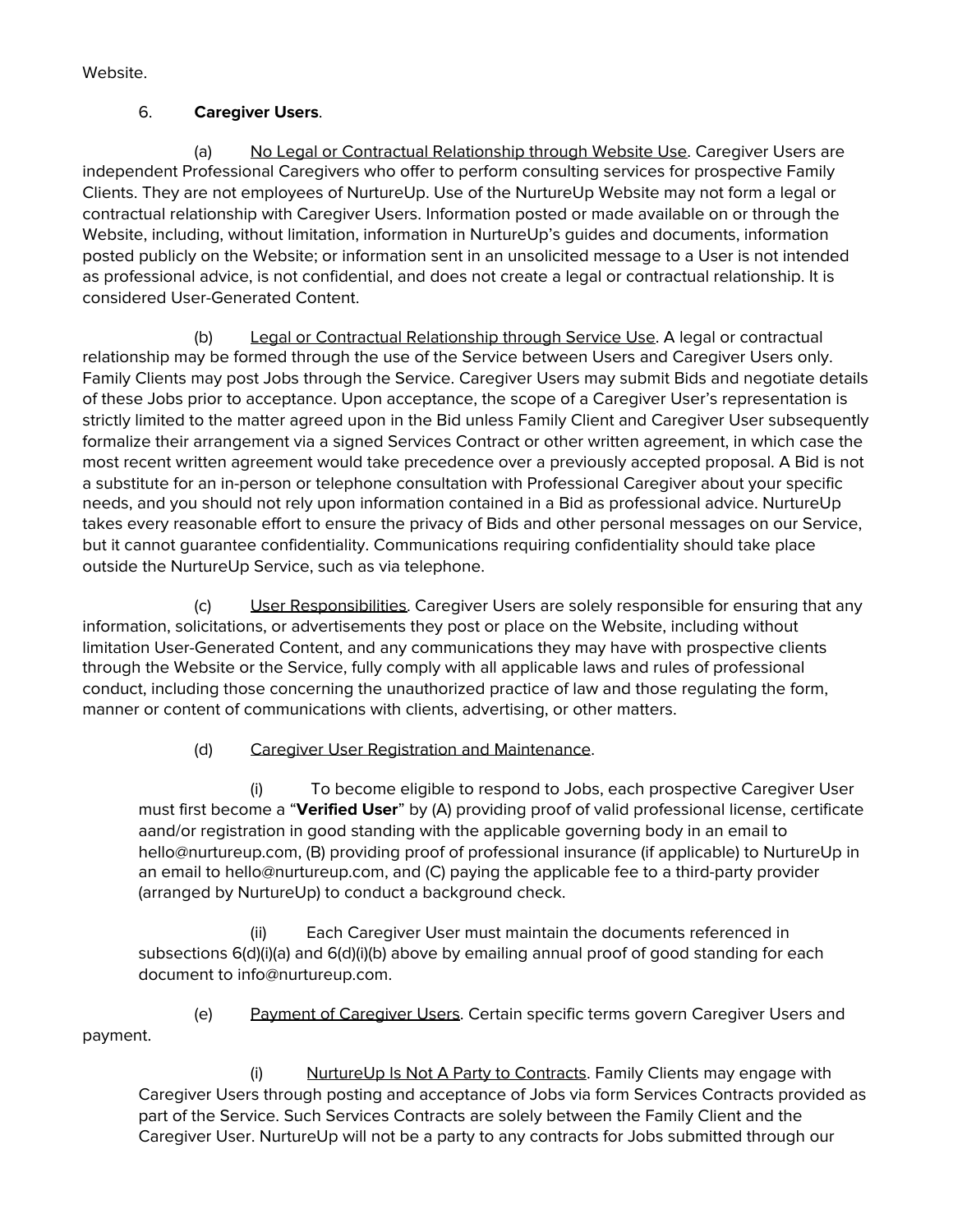Service, unless posted by an NurtureUp officer. NurtureUp facilitates these contracts by supplying a platform for communication management and payment tools.

(ii) All Professional Caregiver Fees Are Paid to Caregiver Users. NurtureUp does not provide Professional Caregiver services and does not charge for Professional Caregiver services. Payments made to Caregiver Users via NurtureUp's billing platform are transferred directly to the Caregiver User's payment account, less (A) 15% of the total fees paid by Family Client to Caregiver User and (B) any associated service and processing fees through our payment processing service Stripe (e.g. credit card fees).

(iii) Caregiver Users Shall Receive Payment Through the Service for All User Transactions. As a Caregiver User of NurtureUp, you agree to process all deposits, invoices, and all amounts billed to any Family Clients at all times ("**Payments**") on the NurtureUp platform. You agree to process such Payments through the NurtureUp platform even if the Family Clients request that you perform a different assignment or matter from the job request posted via NurtureUp. If a Family Client is either unwilling or unable to make payment via NurtureUp, Caregiver User agrees to notify NurtureUp of any new payment arrangement. Payment by a Family Client to Caregiver User, made outside of the service without prior notification to NurtureUp, constitutes a full waiver by both parties of any NurtureUp payment guarantees or dispute protections as discussed in Sections 14 and 15 below, even as they may relate to prior payments made within the service.

(f) Promotional Codes and Credits. NurtureUp may, in its sole discretion, create promotional codes that may be redeemed for account credit, or other features or benefits related to a Caregiver User's services, subject to the following terms and any additional terms that NurtureUp establishes on a per promotional code basis ("**Promo Codes**"). Certain specific terms govern Caregiver Users and payment.

(i) Use of Promo Codes Does Not Imply an legal or contractual relationship. From time to time, Family Clients may have access to discounts supplied by NurtureUp which, in part, use NurtureUp's funds to pay for a portion of fees paid by Family Clients to Caregiver Users. The use of such coupons does not imply any legal or contractual relationship between NurtureUp and the Caregiver Users where a coupon is used for any paid billings from a Family Client.

(ii) Promo Codes must be used by their intended audience, for their intended purpose, and in a lawful manner.

(iii) Promo codes may not be duplicated, sold or transferred in any manner, or made available to the general public (whether posted to a public forum or otherwise), unless expressly permitted by NurtureUp. Promo Codes have no cash value and may expire or be disabled by NurtureUp at any time, for any reason, prior to your use. NurtureUp reserves the right to withhold or deduct credits or other features or benefits obtained through the use of Promo Codes by you or any other user in the event that NurtureUp determines or believes that the use or redemption of the Promo Code was in error, fraudulent, illegal, or in violation of the applicable Promo Code terms.

### 7. **Contingent Recruiting**.

(a) In the event that Family Client employs any Caregiver User as a full-time employee, Family Client will pay NurtureUp a fee equal to the Caregiver User's first year salary under the Family Client's employment multiplied by the "**Recruiting Fee Percentage**".

(b) The Recruiting Fee Percentage shall be equal to (i) 25% if the Caregiver User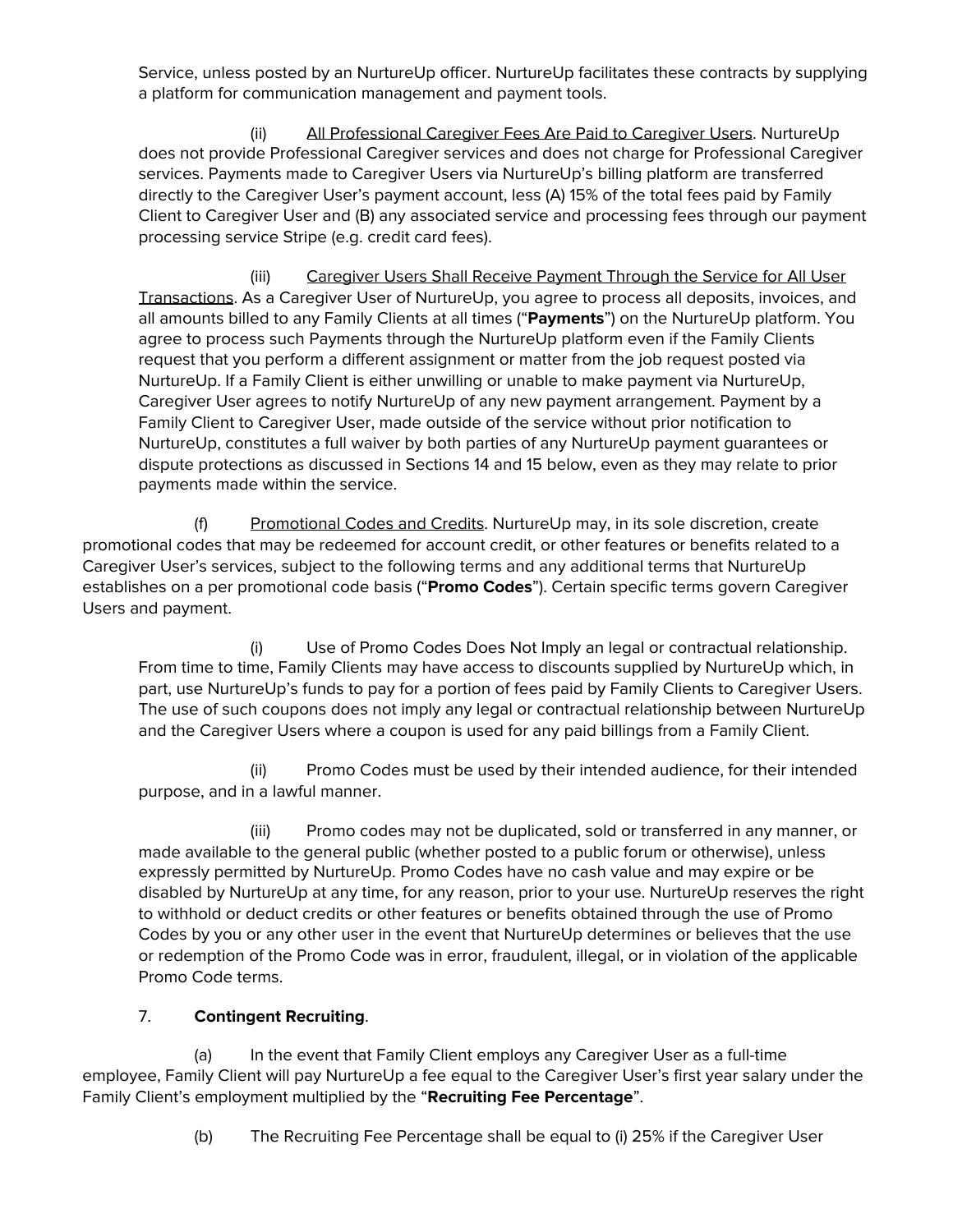becomes a full-time employee within 12 months of the Effective Date, OR (ii) 10% if the Caregiver User becomes a full-time employee 12 months after the Effective Date.

## 8. **Deposits; Cancellations; Disintermediation Policy and Fees**.

(a) Each Family Client hiring a Professional Caregiver providing labor doula services through NurtureUp must pay a 50% deposit on such services prior to the commencement of the Job.

(b) A Family Client may not cancel a Job with less than 48 hours' written notice (or via any additional methods to cancel as provided on the Site). Any Family Client that cancels with less than 48 hours' written notice will be charged 50% of the Fees agreed upon between the Family Client and the Professional Caregiver.

(c) The parties acknowledge that NurtureUp uses substantial labor and effort to connect Family Client with NurtureUp's Caregiver Users. Except as provided in section 8(a) and 8(b), above, Family Client represents and warrants that it will not circumvent or attempt to circumvent NurtureUp or this Agreement, or in any way procure services from a Caregiver User outside of the NurtureUp Platform, without NurtureUp's prior written consent. Should Family Client breach its warranty in this section, Family Client shall pay NurtureUp a one-time fee equal to the greater of: (1) 2 times the fees of the job performed by the Caregiver User; (ii) 25% of Caregiver User's estimated annual compensation from Family Client; or (iii) \$12,500. Upon payment of the aforementioned fees described in this Section, NurtureUp shall provide written consent for the Caregiver User to provide professional services to Family Client off of the NurtureUp Platform. This Section 8 shall not apply to a Family Client who has a demonstrable history of obtaining Professional Caregiver services from Caregiver User, prior to the Effective Date of this Agreement.

(d) At NurtureUp's discretion, any Caregiver Users engaging Family Clients such as to cause a violation of Section 8(c) above may have substantial restrictions placed on their account, which may meaningfully limit their usage of NurtureUp

9. **Third Party Content**. There may be content from third parties on NurtureUp's website, such as blog posts written by other users or links to other websites. Because we cannot control that content, we are not responsible for that content or for the websites that content may link to.

(a) Access to Third Party Content. By using the Service, you will be able to access Content belonging to or originating from third parties ("**Third-Party Content**"). Your use of the Service is consent for NurtureUp to present this Content to you. You acknowledge all responsibility for, and assume all risk for, your use of Third-Party Content.

(b) No Responsibility for Third Party Content. As part of the Service, NurtureUp may provide you with convenient links to third party website(s) as well as other forms of Third-Party Content. These links are provided as a courtesy to Service subscribers. We have no control over third party websites or content or the promotions, materials, information, goods or services available on them. By linking to such content, we do not represent or imply that we adopt or endorse, nor are we responsible for, the accuracy or reliability of any opinion, advice, or statement made by parties other than NurtureUp. We are not responsible for any Third-Party Content accessed through our Website. If you decide to leave the Website and access Third Party Content, you do so at your own risk and you should be aware that our terms and policies no longer govern. You should review the applicable terms and policies, including privacy and data gathering practices, of any such content.

(c) No Authorization to Use Third Party Content. This Agreement does not authorize you to distribute, publicly display, publicly perform, make available, alter, or otherwise use any Third-Party Content except as permitted by NurtureUp's terms and conditions.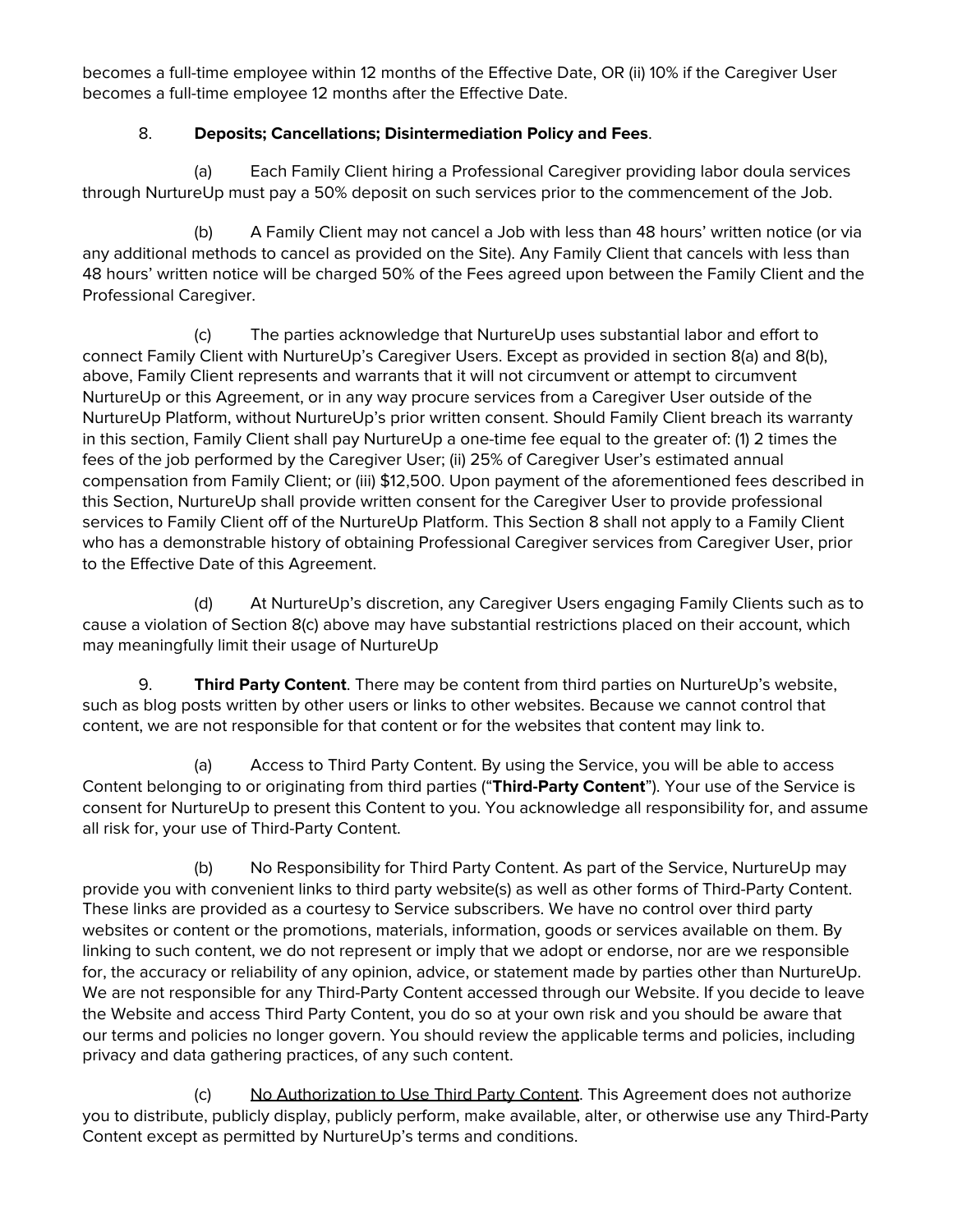10. **Copyright Infringement and DMCA Policy**. If you believe that material located on or linked to by NurtureUp violates your copyright, please notify NurtureUp in accordance with our Digital Millennium Copyright Act Policy.

(a) Termination of Repeat Infringer Accounts. NurtureUp respects the intellectual property rights of others and requests that our Users do the same. Pursuant to 17 U.S.C. 512(i) of the United States Copyright Act, we will terminate a User's access to and use of the Website if, under appropriate circumstances, the user is determined to be a repeat infringer of the copyrights or other intellectual property rights of NurtureUp or others. We may terminate access for participants or users who are found repeatedly to provide or post protected third-party content without necessary rights and permissions.

(b) DMCA Take-Down Notices. If you are a copyright owner or an agent of a copyright owner and believe, in good faith, that any materials provided on the Service infringe upon your copyrights, you may submit a notification pursuant to the Digital Millennium Copyright Act (see 17 U.S.C 512) ("**DMCA**") by sending a properly formatted take-down notice in writing to hello@nurtureup.com.

(c) Response To DMCA Take-Down Notices. If NurtureUp takes action in response to an infringement notice, it will make a good faith attempt to contact the party that made such content available by means of the most recent email address, if any, provided by that party to NurtureUp. Any DMCA infringement notice may be forwarded to the party that made the content available or to third parties such as ChillingEffects.org.

(d) Counter-Notices. If you believe that your User-Generated Content that has been removed from the Website is not infringing, or that you have the authorization from the copyright owner, the copyright owner's agent, or pursuant to the law, to post and use the content you submitted to the Website, you may send a properly formatted counter-notice to NurtureUp's copyright agent using the contact information set forth above.

(e) Response to DMCA Counter-Notices. If a counter-notice is received by NurtureUp's copyright agent, NurtureUp may send a copy of the counter-notice to the original complaining party informing such person that it may reinstate the removed content in 10 business days. Unless the copyright owner files an action seeking a court order against the content provider, member or user, the removed content will be reinstated on the Website in 10 to 14 business days after receipt of the counter-notice.

11. **Intellectual Property Notice**. NurtureUp retains all ownership of our intellectual property, including our copyrights, patents, and trademarks.

(a) NurtureUp retains ownership of all intellectual property rights of any kind related to the Website and Service, including applicable copyrights, patents, trademarks and other proprietary rights. Other trademarks, service marks, graphics and logos used in connection with the Website and the Service may be the trademarks of other third parties. This Agreement does not transfer from us to you any NurtureUp or third-party intellectual property, and all right, title, and interest in and to such property will remain (as between the parties) solely with us. We reserve all rights that are not expressly granted to you under this Agreement.

(b) Specifically, NurtureUp, NurtureUp.com, and all other trademarks that appear, are displayed, or are used on the Website or as part of the Service are registered or common law trademarks or service marks of NurtureUp Inc. These trademarks may not be copied, downloaded, reproduced, used, modified, or distributed in any way without prior written permission from NurtureUp, except as an integral part of any authorized copy of the Content.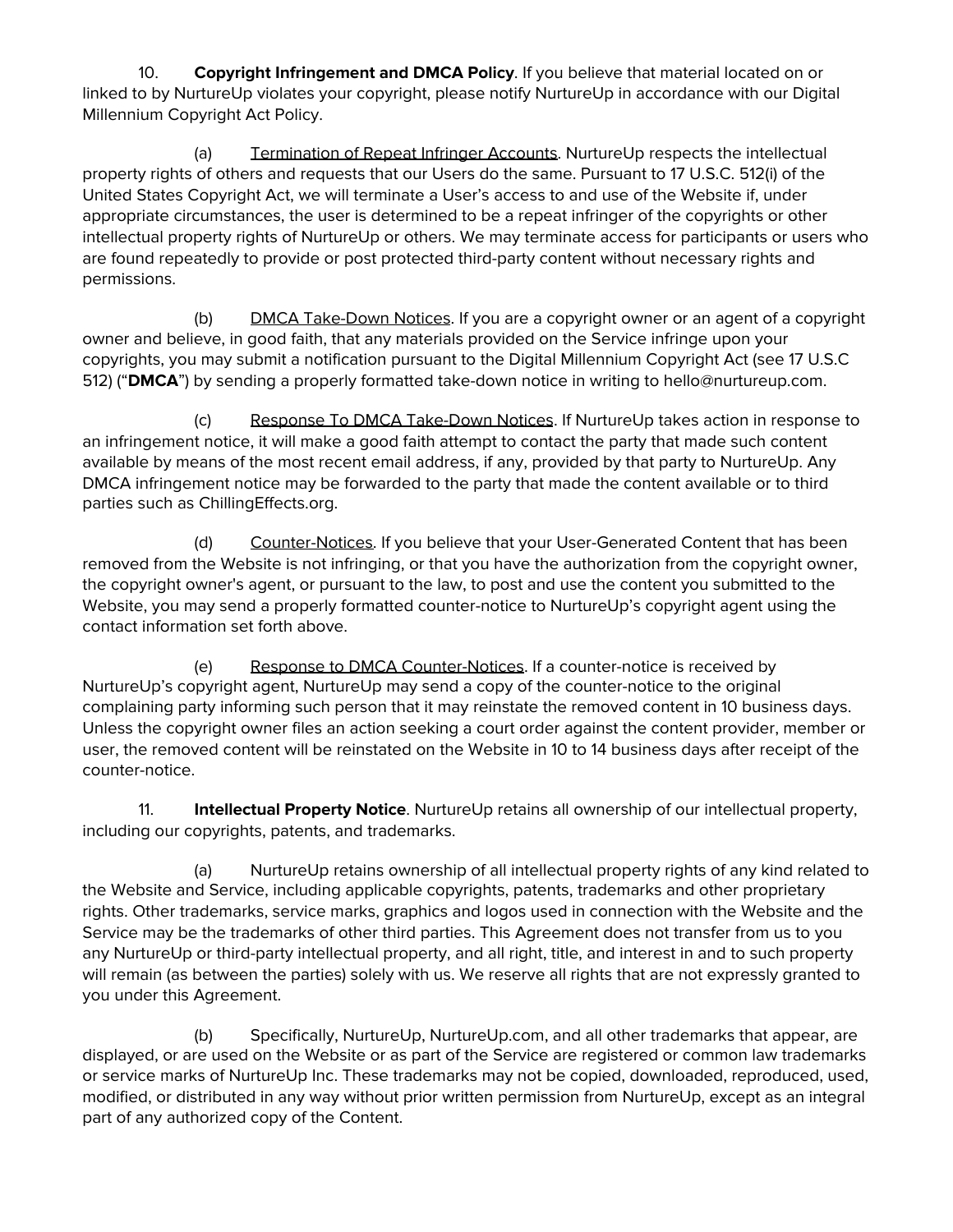12. **Email Communications**. We use email and electronic means to stay in touch with our users.

(a) Electronic Communications Required. For contractual purposes, you (i) consent to receive communications from NurtureUp in an electronic form via the email address you have submitted or via the Service; and (ii) agree that all Terms of Use, agreements, notices, disclosures, and other communications that NurtureUp provides to you electronically satisfy any legal requirement that such communications would satisfy if it were in writing. This section does not affect your non-waivable rights.

(b) Legal Notice to NurtureUp Must Be In Writing. Communications made through email or the Service's private messaging system will not constitute legal notice to NurtureUp or any of our officers, employees, agents or representatives in any situation where notice to NurtureUp is required by contract or any law or regulation.

13. **Termination**. As further defined herein and subject to the Addendum, you may cancel this Agreement and close your account at any time. The foregoing termination for convenience does not apply to Caregiver User's Membership Subscription per the terms of the Addendum. Termination of the NurtureUp Service does not terminate obligations between a Caregiver User and Family Client.

(i) You May Terminate This Agreement. If you wish to terminate this Agreement or your account with the Service, you may simply discontinue using NurtureUp. If you wish to delete your User account data, please contact NurtureUp at hello@NurtureUp.com. We will retain and use your information as necessary to comply with our legal obligations, resolve disputes, and enforce our agreements, but barring legal requirements, we will delete your full profile within 30 days.

(ii) NurtureUp May Terminate This Agreement. NurtureUp may terminate your access to all or any part of the Website at any time, with or without cause, with or without notice, effective immediately.

(iii) Some Provisions Survive Termination. All provisions of this Agreement which by their nature should survive termination will survive termination, including, without limitation, ownership provisions, warranty disclaimers, indemnity and limitations of liability.

# 14. **Payment and Transactions**.

(a) Payment Process. As further defined herein and in the Addendum, payment will be processed as specified in the proposal and/or invoice and agreed upon by the Family Client and the Caregiver User. When a Job (or a segment thereof as pre-agreed in writing by the Family Client and the Caregiver User) is marked as completed by the Caregiver User, NurtureUp will inform the Family Client that the Job (or a segment thereof as pre-agreed in writing by the Family Client and the Caregiver User) is complete. The Family Client must then pay the agreed-upon amount or request changes. If the Family Client has taken no action after 24 hours, NurtureUp will have the right to charge the Family Client's credit card, bank account, or PayPal account for the full amount of the agreed-upon fee or undisputed invoice, including applicable service or processing fees. The Family Client may submit disputes over payment to [info@NurtureUp.com](mailto:info@upcounsel.com) provided that he or she adheres to the other conditions set forth in Section 14 (Family Client-Caregiver User Dispute Resolution Procedures).

(b) Responsibility for Payment. You are responsible for all fees, including taxes, service, and processing fees, associated with your use of the Service. By using the Service, you agree to pay the Caregiver User through NurtureUp the amount agreed on in the Bid or undisputed invoice, and the associated service and processing fees, unless you dispute the invoice by sending an email to [info@NurtureUp.com](mailto:info@upcounsel.com) and adhere to the other conditions set forth in Section 15 (Family Client-Caregiver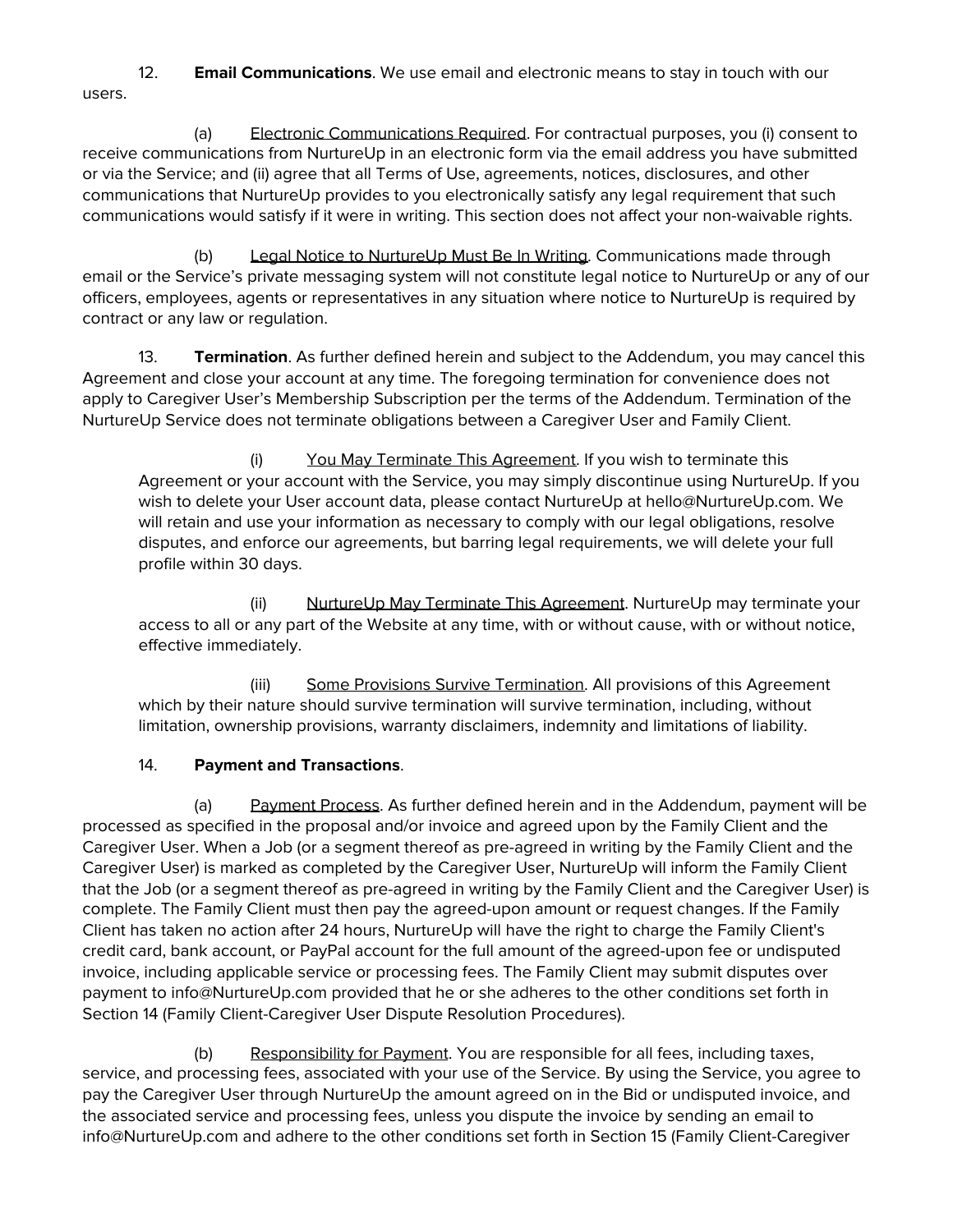User Dispute Resolution Procedures). You are responsible for providing us with a valid means of payment.

(c) NurtureUp's Responsibility. NurtureUp agrees to present you with a full invoice of each charge in advance of charging your credit card. NurtureUp agrees to pay the applicable Caregiver User the amount received, less service or processing fees, if any.

(d) Payment Authorization. By agreeing to these terms and those contained in the Addendum, you are giving NurtureUp permission to charge your on-file credit card, PayPal account, or other approved methods of payment for fees that you authorize NurtureUp to bill, as well as any payments owed for Caregiver User's Membership Subscription. Depending on the Services or Caregiver User's Membership Subscription, NurtureUp may charge you on a one-time or recurring basis. You authorize NurtureUp to charge you the full amount owed to any Caregiver User via the Service, as well as any applicable service and processing fees. For the avoidance of doubt, in the event that in a particular instance a Caregiver User only uses the Services to invoice you for legal services other than those which are the subject of a Bid, by placing your credit card or PayPal account on file with NurtureUp or our third-party payment processor, you acknowledge and agree that the payment terms set forth in this Section 14 shall apply.

15. **Family Client-Verified Caregiver User Dispute Resolution Procedures**. In the event that a Family Client has a good faith belief that the nature or quality of the professional services rendered by a Verified Caregiver User in connection with the relevant Job are not consistent with industry standards or the provisions of the related Bid or these Terms and Conditions, or the amounts invoiced for the legal services provided by such Caregiver User are not consistent with such Bid (such matter, a "**Services-Related Disputed Matter**"), he or she shall be permitted to withhold payment of any disputed amounts which are the subject of such matter (the "**Withheld Payment Amounts**"), subject to the following terms and conditions (the "**Withheld Payment Amount Conditions**"):

(a) Within 24 hours of the date of the related invoice (such period, the "**Family Client Dispute Notice Period**"), the Family Client shall provide written notice to NurtureUp setting forth in reasonable detail the facts and circumstances which are the basis of the Services-Related Disputed Matter (each, a "**Services-Related Dispute Notice**"). The Family Client's failure to submit a Services-Related Dispute Notice within the Family Client Dispute Notice Period shall constitute such Family Client's permanent waiver of his or her right to dispute the Withheld Payment Amounts, which amounts will be charged to the Family Client's on-file credit card, PayPal account, or other approved methods of payment in accordance with Section 13(d) of these Terms of Use.

(b) In the event that the Family Client does submit a Services-Related Dispute Notice within the Family Client Dispute Notice Period, and such request contains the information set forth in Section 15(a) above, NurtureUp will attempt in good faith to work with the Family Client and Verified Caregiver User for a period of up to 15 calendar days from the date of the Services-Related Dispute Notice (such period, the "**Services-Related Disputed Matter Mediation Period**") to resolve the Services-Related Disputed Matter. In the event that the Services- Related Disputed Matter is successfully resolved within the Services-Related Disputed Matter Mediation Period, each of the Family Client, Verified Caregiver User and, if relevant, NurtureUp will take the agreed upon steps to execute the agreed-upon resolution.

(c) In the event that the Services-Related Disputed Matter remains unresolved at the conclusion of the Services-Related Disputed Matter Mediation Period, by no later than the fourteenth (14th) calendar day after the end of the Services- Related Disputed Matter Mediation Period, NurtureUp shall make a determination in its sole and absolute discretion (the "**NurtureUp Services- Related Disputed Matter Decision**"), and based upon the information theretofore provided by the Family Client and Verified Caregiver User, as to whether the nature and quality of the professional services rendered in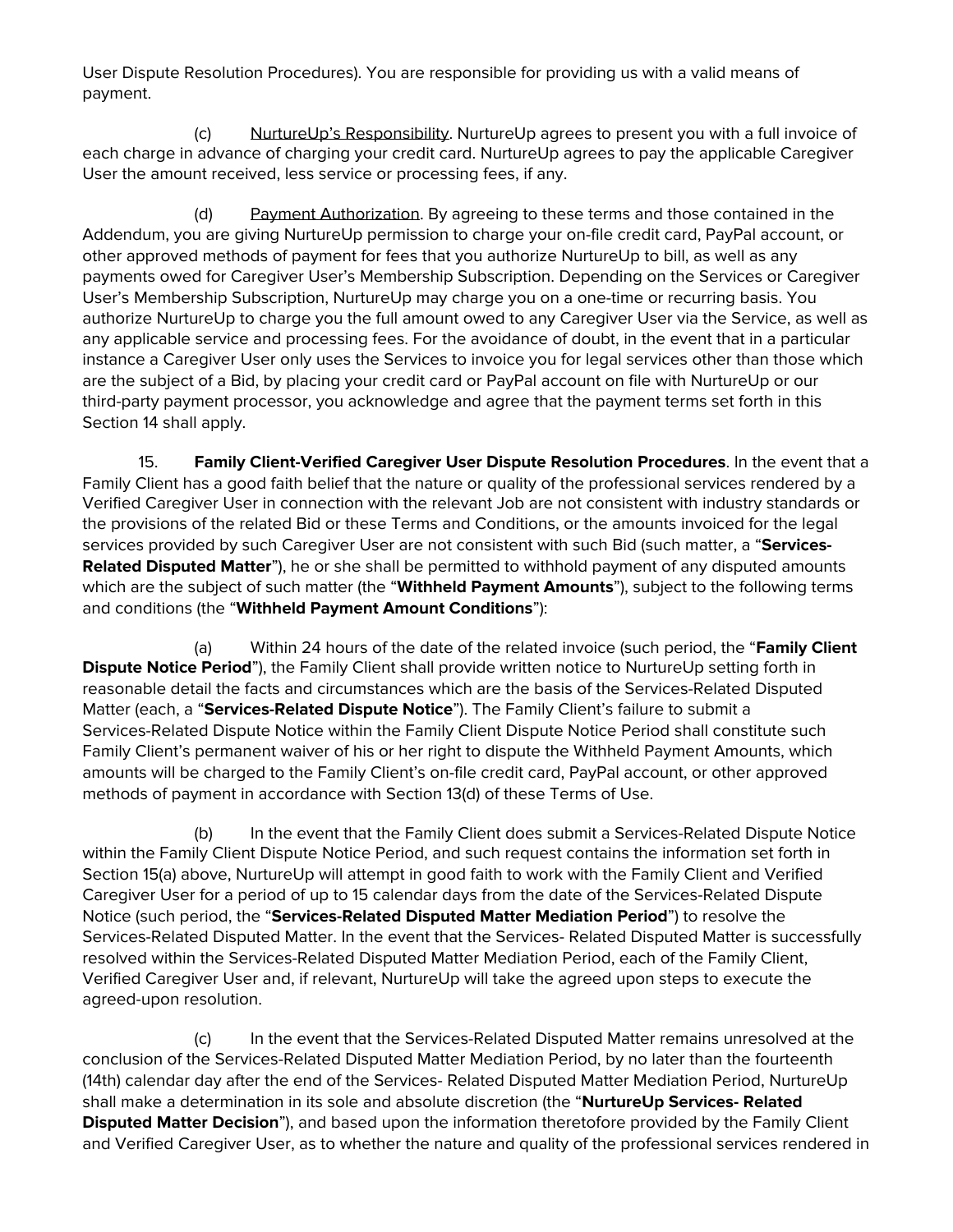connection with the Job which is the subject of the Services-Related Disputed Matter were consistent with industry standards, the provisions of the related Bid and these Terms and Conditions. Should NurtureUp decide the Services-Related Disputed Matter in favor of the Verified Caregiver User, the Family Client shall be obligated to make payment of the Withheld Payment Amounts to such Caregiver User within the 7 calendar day period after the date on which such Family Client is notified in writing of the NurtureUp Services-Related Disputed Matter Decision (the "**NurtureUp Services-Related Disputed Matter Decision Notice**"). In the event that the Family Client fails to make timely payment, NurtureUp will remit the Withheld Payment Amounts to the Verified Caregiver User who will assign his or her rights to reimbursement for such amounts to NurtureUp which may, in its sole discretion, process payment pursuant to Section 13.d and/or elect to pursue its rights and remedies against the Family Client.

(d) Should NurtureUp decide the Services-Related Disputed Matter in favor of the Family Client, the Family Client shall no longer be obligated to make payment of the Withheld Payment Amounts to the Verified Caregiver User and shall be deemed to have assigned all of his or her rights with respect to the Services- Related Disputed Matter to NurtureUp. In such event, the Verified Caregiver User shall (i) be deemed to have waived his or her rights to seek such amounts from the Family Client, and (ii) have the right to initiate binding arbitration proceedings with respect to the Withheld Payment Amounts against NurtureUp which are equivalent to those proceedings set forth in Section 21.d. hereof (Arbitration) by providing NurtureUp with written notice of his or her exercise of such right within ten (10) calendar days after the date of the Services-Related Disputed Matter Decision Notice (such period, the "**Services-Related Arbitration Election Time Period**"). In the event that the Verified Caregiver User does not exercise his or her right to initiate arbitration proceedings during the Services-Related Arbitration Election Time Period, he or she shall be deemed to have permanently waived his or her right to payment of the Withheld Payment Amounts.

(e) In the event that the Verified Caregiver User and Family Client have both timely availed themselves of the rights set forth in Section 14 and Section 15, the procedures set forth in Section 15 shall take precedent over the proceedings set forth in Section 14 and the Verified User Consultant agrees to permanently waive his or her right to pursue his or her rights set forth in Section 13 with respect to the facts and circumstances underlying the Payment-Related Disputed Matter. The procedures set forth in this Section 15 shall be referred to herein as the "**Alternative Dispute Resolution Procedures**".

16. **Disclaimer of Warranties**. We provide our service as is, and we make no promises or guarantees about this service. Please read this section carefully; you should understand what to expect.

(a) NurtureUp provides the Website and the Service "as is," without warranty of any kind. Without limiting the foregoing, NurtureUp expressly disclaims all warranties, whether express, implied or statutory, regarding the Website and the Service including, without limitation, any warranty of merchantability, fitness for a particular purpose, title, security, accuracy and non-infringement.

(b) Specifically, NurtureUp makes no representation or warranty that the information we provide or that is provided through the Service is accurate, reliable or correct; that the Service will meet your requirements; that the Service will be available at any particular time or location, that the Service will function in an uninterrupted manner or be secure; that any defects or errors will be corrected; or that the Service is free of viruses or other harmful components. You assume full responsibility and risk of loss resulting from your use of information, content or other material obtained from the Service. Some jurisdictions limit or do not permit disclaimers of warranty, so this provision may not apply to you.

17. **Limitation of Liability**. We will not be liable for damages or losses arising from your use of the service or arising under this Agreement. Please read this Section 17 carefully; it limits our obligations to you. To the extent permitted by applicable law, in no event will NurtureUp be liable to you for any loss of profits, use, or data, or for any incidental, indirect, special, consequential or exemplary damages, however arising, that result from (i) the use, disclosure, or display of your User-Generated Content; (ii)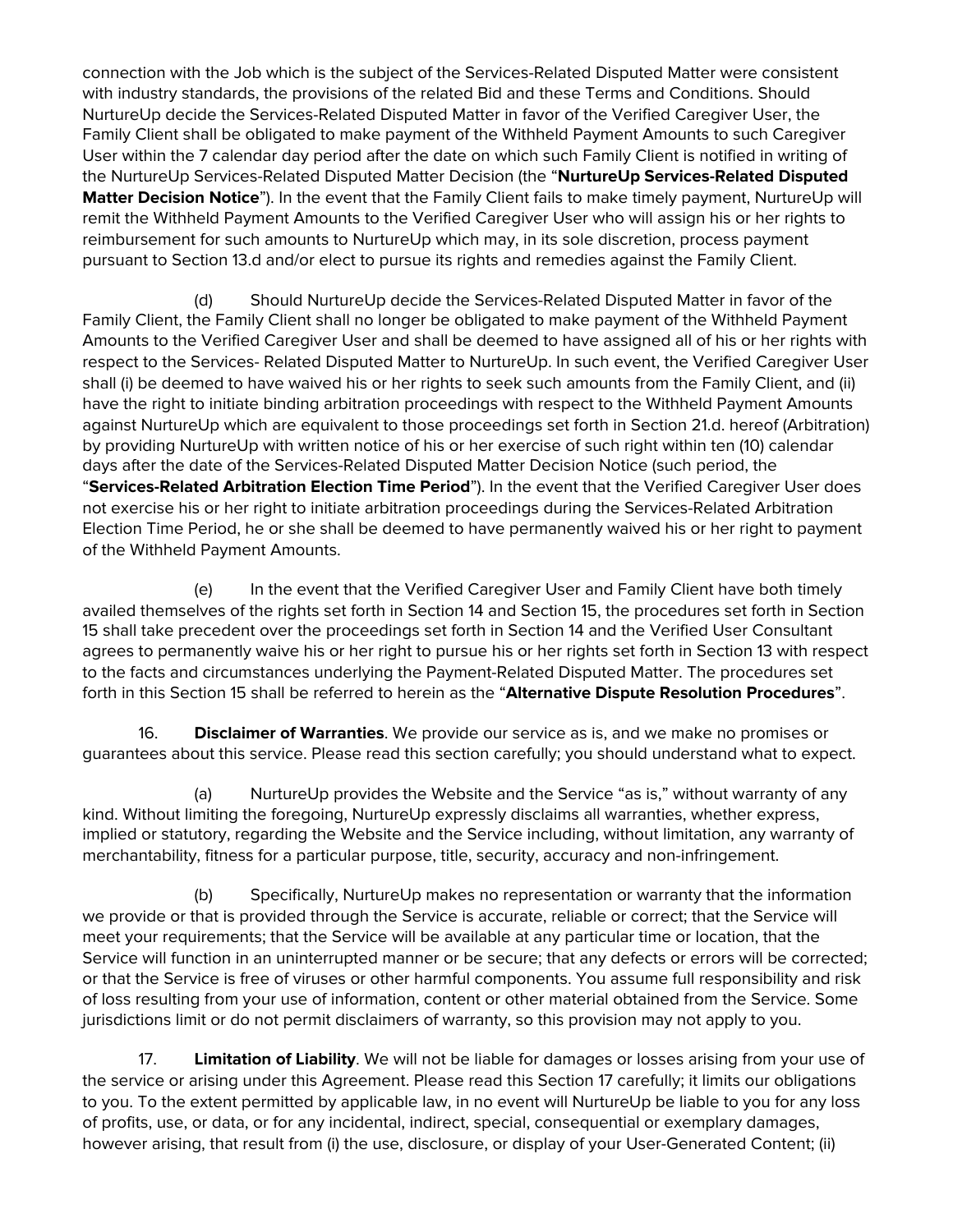your use or inability to use the Service; (iii) the Service generally or the software or systems that make the Service available; or (iv) any other interactions with NurtureUp or any other User of the Service, whether based on warranty, contract, tort (including negligence) or any other legal theory, and whether or not NurtureUp has been informed of the possibility of such damage, and even if a remedy set forth in this Agreement is found to have failed of its essential purpose. NurtureUp will have no liability for any failure or delay due to matters beyond our reasonable control. Some jurisdictions limit or do not permit disclaimers of liability, so this provision may not apply to you.

18. **Third Party Beneficiaries**. Caregiver Users are intended third-party beneficiaries of this Section 18 of the Terms of Use. Any legal information provided on the Service is for informational purposes only. NurtureUp and any creator of User-Generated Content containing legal information disclaim all warranties, either express or implied, statutory or otherwise, including but not limited to the implied warranties of merchantability, non-infringement of third parties' rights, and fitness for particular purpose, to the fullest extent permitted by law. In no event will NurtureUp or a Caregiver User be liable for any damages (including, without limitation, incidental and consequential damages, personal injury / wrongful death, lost profits, or damages resulting from lost data or business interruption) resulting from the use of or inability to use the Service or the User-Generated Content, whether based on warranty, contract, tort, or any other legal theory, and whether or not NurtureUp or contributors of User-Generated Content are advised of the possibility of such damages. Neither NurtureUp nor contributors of User-Generated Content are liable for any personal injury, including death, caused by your use or misuse of the Service or User-Generated Content.

# 19. **Release and Indemnification**.

(a) You agree to indemnify and hold harmless NurtureUp from and against any and all claims and expenses, including attorneys' fees, arising out of your use of the Website and the Service, including but not limited to your violation of this Agreement.

(b) If you have a dispute with one or more Users, you release NurtureUp from claims, demands and damages (actual and consequential) of every kind and nature, known and unknown, arising out of or in any way connected with such disputes. If you are a California resident, you waive California Civil Code §1542, which says: "A general release does not extend to claims which the creditor does not know or suspect to exist in his favor at the time of executing the release, which if known by him must have materially affected his settlement with the debtor."

20. **Modification of Terms of Use**. NurtureUp may amend this Agreement from time to time, and in NurtureUp's sole discretion. We will provide notification to Users of material changes to this Agreement (i) by sending a notice to the primary email address specified in your account, which will take effect immediately upon our sending of this email, and/or (ii) through our Website at least 30 days prior to the change taking effect by posting a notice on our home page. Non-material changes to this Agreement will take effect immediately. We encourage visitors to frequently check this page for any changes to this Agreement. Your continued use of the Service after the effective date of a revised version of this Agreement constitutes your acceptance of its terms.

# **21. Dispute Resolution and Arbitration Agreement**.

(a) NurtureUp is committed to participating in a consumer-friendly dispute resolution process. This Dispute Resolution and Arbitration Agreement shall apply if your (i) Country of Residence is in the United States; or (ii) your Country of Residence is not in the United States, but bring any claim against NurtureUp in the United States (to the extent not in conflict with this Section 21).

(b) Pre-Arbitration Dispute Resolution and Notification. Prior to initiating an arbitration, you and NurtureUp each agree to notify the other party of the dispute and attempt to negotiate an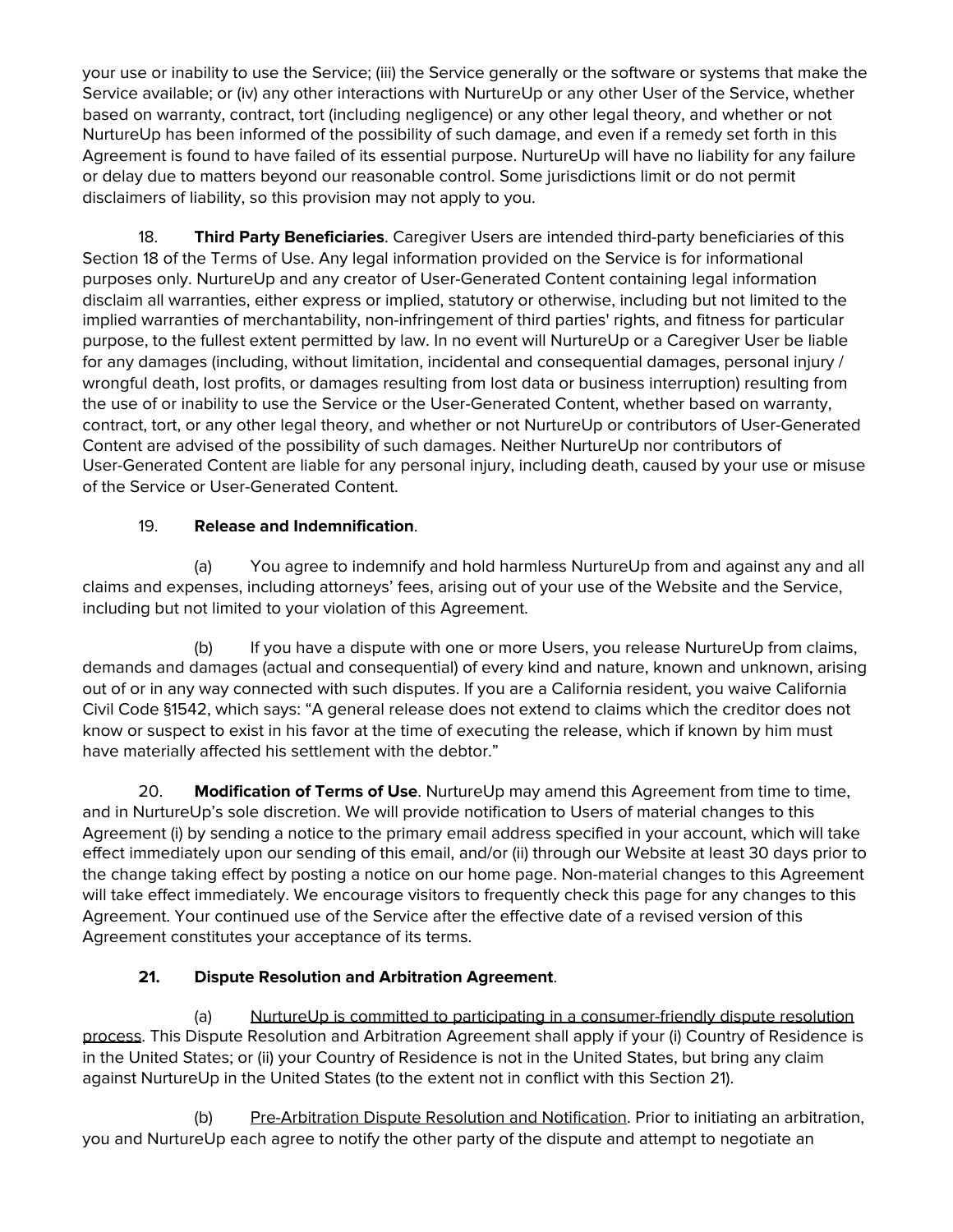informal resolution to it first. We will contact you at the email address you have provided to us; you can contact NurtureUp's customer service team by emailing us. If after a good faith effort to negotiate one of us feels the dispute has not and cannot be resolved informally, the party intending to pursue arbitration agrees to notify the other party via email prior to initiating the arbitration. In order to initiate arbitration, a claim must be filed with the AAA and the written Demand for Arbitration (available at [www.adr.or](https://www.adr.org/sites/default/files/Demand%2520for%2520Arbitration%2520Consumer%2520Arbitration%2520Rules.pdf)g) provided to the other party, as specified in the AAA Rules.

(c) Agreement to Arbitrate. You and NurtureUp mutually agree that any dispute, claim or controversy arising out of or relating to these Terms or the breach, termination, enforcement or interpretation thereof, or to the use of the NurtureUp Service (collectively, "**Disputes**") will be settled by binding arbitration (the "**Arbitration Agreement**"). If there is a dispute about whether this Arbitration Agreement can be enforced or applies to our Dispute, you and NurtureUp agree that the arbitrator will decide that issue.

(d) Exceptions to Arbitration Agreement. You and NurtureUp each agree that the following claims are exceptions to the Arbitration Agreement and will be brought in a judicial proceeding in a court of competent jurisdiction: (i) Any claim related to actual or threatened infringement, misappropriation or violation of a party's copyrights, trademarks, trade secrets, patents, or other intellectual property rights; (ii) Any claim seeking emergency injunctive relief based on exigent circumstances (e.g., imminent danger or commission of a crime, hacking, cyber-attack).

(e) Modification to AAA Rules - Arbitration Hearing/Location. In order to make the arbitration most convenient to you, NurtureUp agrees that any required arbitration hearing may be conducted, at your option, by telephone, online, or based solely on written submissions; (b) the arbitration will not involve any personal appearance by the parties or witnesses unless otherwise mutually agreed by the parties.

(f) Modification of AAA Rules – Attorneys' Fees and Costs. You and NurtureUp each agree that either party may be entitled to seek an award of attorney fees and expenses if they prevail in arbitration, to the extent provided under applicable law and the AAA rules.

(g) Arbitrator's Decision. The arbitrator's decision will include the essential findings and conclusions upon which the arbitrator based the award. Judgment on the arbitration award may be entered in any court with proper jurisdiction. The arbitrator may award declaratory or injunctive relief only on an individual basis and only to the extent necessary to provide relief warranted by the claimant's individual claim.

(h) Jury Trial Waiver. You and NurtureUp acknowledge and agree that we are each waiving the right to a trial by jury as to all arbitrable Disputes.

(i) No Class Actions or Representative Proceedings. You and NurtureUp acknowledge and agree that we are each waiving the right to participate as a plaintiff or class member in any purported class action lawsuit, class-wide arbitration, private attorney-general action, or any other representative proceeding as to all Disputes. Further, unless you and NurtureUp both otherwise agree in writing, the arbitrator may not consolidate more than one party's claims and may not otherwise preside over any form of any class or representative proceeding. If this paragraph is held unenforceable with respect to any Dispute, then the entirety of the Arbitration Agreement will be deemed void with respect to such Dispute.

(j) Severability. In the event that any portion of this Arbitration Agreement is deemed illegal or unenforceable, such provision shall be severed and the remainder of the Arbitration Agreement shall be given full force and effect.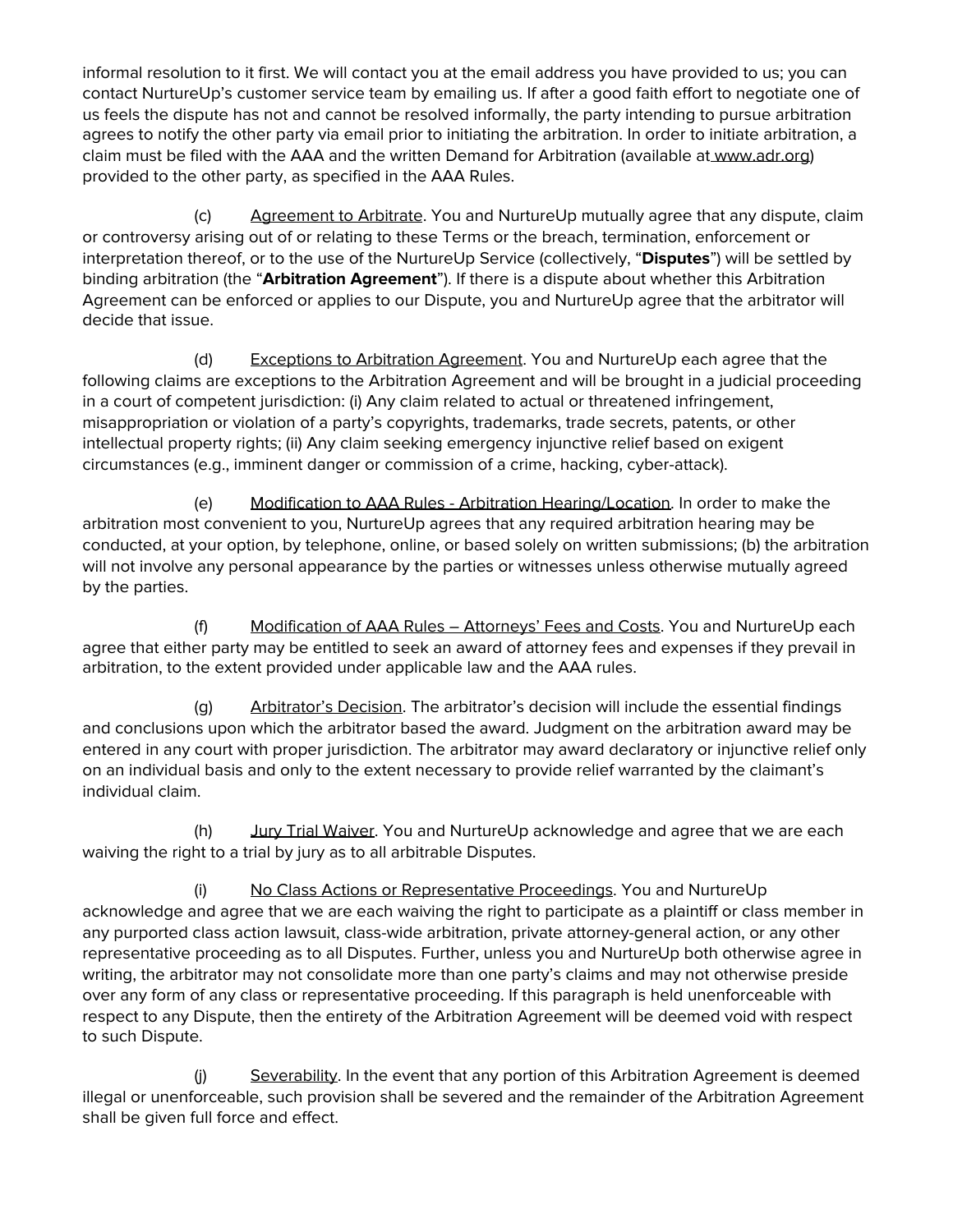(k) Changes. Notwithstanding the provisions ("**Modification of these Terms**"), if NurtureUp changes this Section 21 ("**Dispute Resolution and Arbitration Agreement**") after the date you last accepted these Terms (or accepted any subsequent changes to these Terms), you may reject any such change by sending us written notice (including by email) within three (3) days of the date such change became effective, as indicated in the "Last Updated" date above or in the date of NurtureUp's notice to you of such change. By rejecting any change, you are agreeing that you will arbitrate any Dispute between you and NurtureUp in accordance with the provisions of the "Dispute Resolution and Arbitration Agreement" section as of the date you last accepted these Terms (or accepted any subsequent changes to these Terms).

22. **Miscellaneous**. This Agreement is controlled by Delaware law. You, and you alone, are responsible for any obligations you agree to under this contract. If we are involved in a merger or we are bought, we may transfer this Agreement, as long as your rights are protected. You may only agree to these terms if you are able to form a binding contract in your state. These terms, including our Privacy Policy, are the complete agreement between us, and no other terms apply.

(a) Governing Law. Except to the extent applicable law provides otherwise, this Agreement between you and NurtureUp and any access to or use of the Website or the Service are governed by the federal laws of the United States of America and the laws of the State of Delaware, without regard to conflict of law provisions. You and NurtureUp agree to submit to the exclusive jurisdiction and venue of the courts located in the City of Middletown Delaware and County of New Castle, Delaware, except as provided below in this Agreement.

(b) Severability. If any part of this Agreement is held invalid or unenforceable, that portion of the Agreement will be construed to reflect the parties' original intent. The remaining portions will remain in full force and effect. Any failure on the part of NurtureUp to enforce any provision of this Agreement will not be considered a waiver of our right to enforce such provision. Our rights under this Agreement will survive any termination of this Agreement.

(c) Limitation of Term of Action. You agree that any cause of action related to or arising out of your relationship with NurtureUp must commence within ONE year after the cause of action accrues. Otherwise, such cause of action is permanently barred.

(d) Non-Assignability. NurtureUp may assign or delegate these Terms of Use and/or the NurtureUp Privacy Policy, in whole or in part, to any person or entity at any time with or without your consent. You may not assign or delegate any rights or obligations under the Terms of Use or Privacy Policy without NurtureUp's prior written consent, and any unauthorized assignment and delegation by you is void.

(e) Section Headings and Summaries Non-Binding. Throughout this Agreement, each section includes titles and brief summaries of the following terms and conditions. These section titles and brief summaries are not legally binding.

(f) Complete Agreement. These Terms of Use and the Addendum, together with the Privacy Policy at https[://www.NurtureUp.com/privacypolicy,](http://www.upcounsel.com/privacypolicy) represent the complete and exclusive statement of the agreement between you and NurtureUp. This Agreement supersedes any proposal or prior agreement oral or written, and any other communications between you and NurtureUp relating to the subject matter of this Agreement. This Agreement may only be modified by a written amendment signed by an authorized NurtureUp executive, or by the posting by NurtureUp of a revised version.

(g) Authorization to Contract. You represent and warrant that if you are an individual, you are of legal age to form a binding contract; or that if you are registering on behalf of an entity, that you are authorized to enter into, and bind the entity to, these Terms of Use and register for the Service.